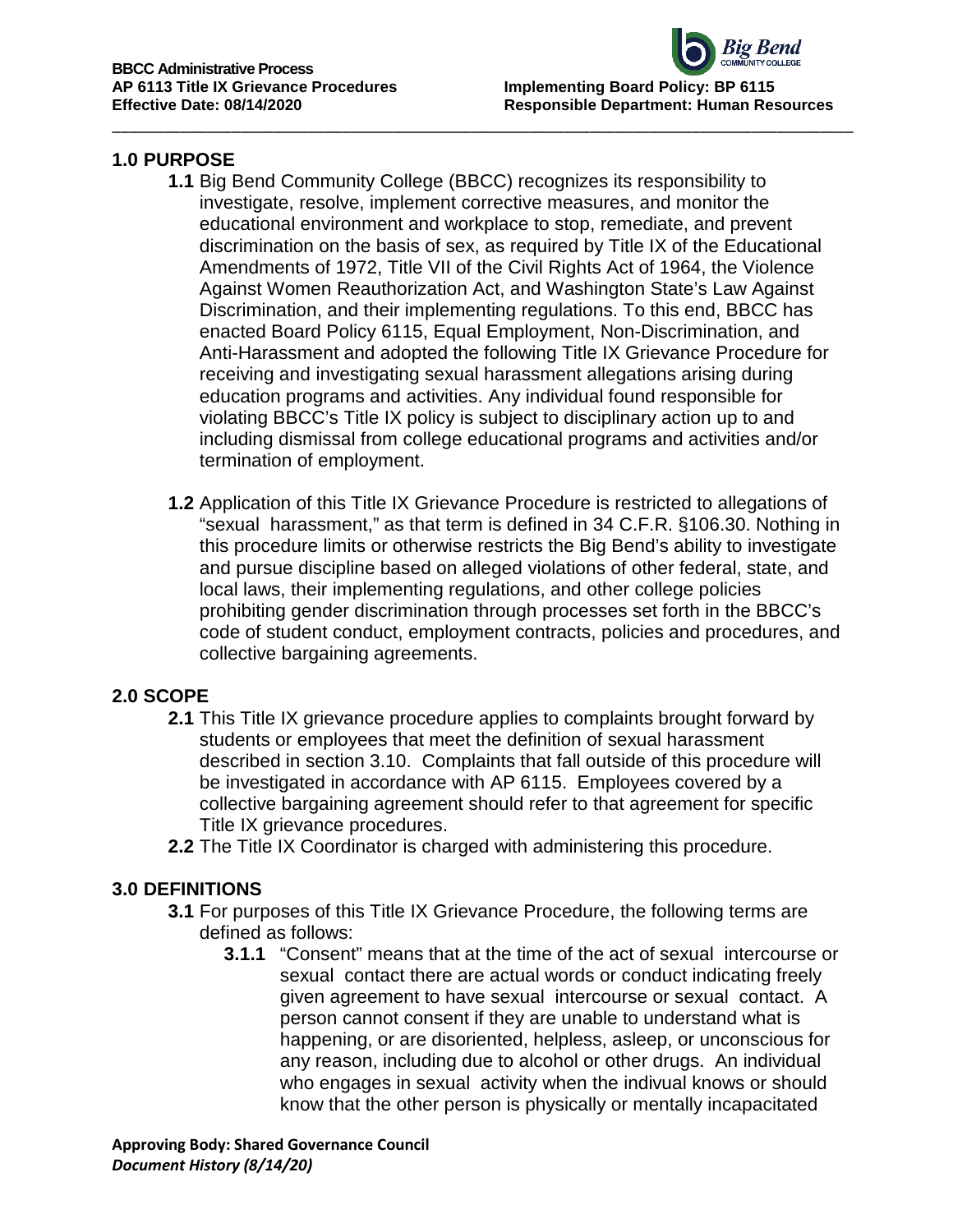has engaged in non-consensual conduct. Intoxication is not a defense against allegations that an individual has engaged in nonconsensual sexual conduct.

**3.1.2** "Complainant" means an individual who is alleged to be the victim of conduct that could constitute sexual harassment.

- **3.1.3** "Respondent" means an individual who has been reported to be the perpetrator of conduct that could constitute sexual harassment.
- **3.1.4** Formal Complaint" means a writing submitted by the Complainant or signed by the Title IX Coordinator alleging sexual harassment against a Respondent and requesting the college conduct an investigation.
- **3.1.5** "Education Program or Activity" includes locations, events, or circumstances over which the college exercised substantial control over both the Respondent and the context in which the alleged sexual harassment occurred. It also includes any building owned or controlled by a student organization officially recognized by Big Bend Community College.
- **3.1.6** "Grievance Procedure" is the process BBCC uses to initiate, informally resolve, and/or investigate allegations that an employee or student has violated Title IX provisions prohibiting sexual harassment.
- **3.1.7** "Supportive Measures" are non-disciplinary, non-punitive individualized services offered as appropriate, as reasonably available, and without fee or charge to the Complainant or Respondent regardless of whether the Complainant or the Title IX Coordinator has filed a Formal Complaint. Supportive Measures restore or preserve a party's access to the college's education programs and activities without unreasonably burdening the other party, as determined through an interactive process between the Title IX Coordinator and the party. Supportive Measures include measures designed to protect the safety of all parties and/or the BBCC educational environment and/or to deter sexual harassment or retaliation. Supportive measures may include, but are not limited to, (i) counseling and other medical assistance, (ii) extensions of deadlines or other course-related adjustments, (iii) modifications of work or class schedules, (iv) leaves of absence, (v) increased security or monitoring of certain areas of campus, and (vi) imposition of orders prohibiting the parties from contacting one another in housing or work situations. Determinations about whether to impose a one-way no contact order must be made on a case-by-case basis. If supportive measures are not provided, the Title IX Coordinator must document in writing why this was clearly reasonable under the circumstances.
- **3.1.8** "Summary Suspension" means an emergency suspension of a student Respondent pending investigation and resolution of disciplinary proceedings pursuant to the procedure and standards set forth in WAC 132R-04-064.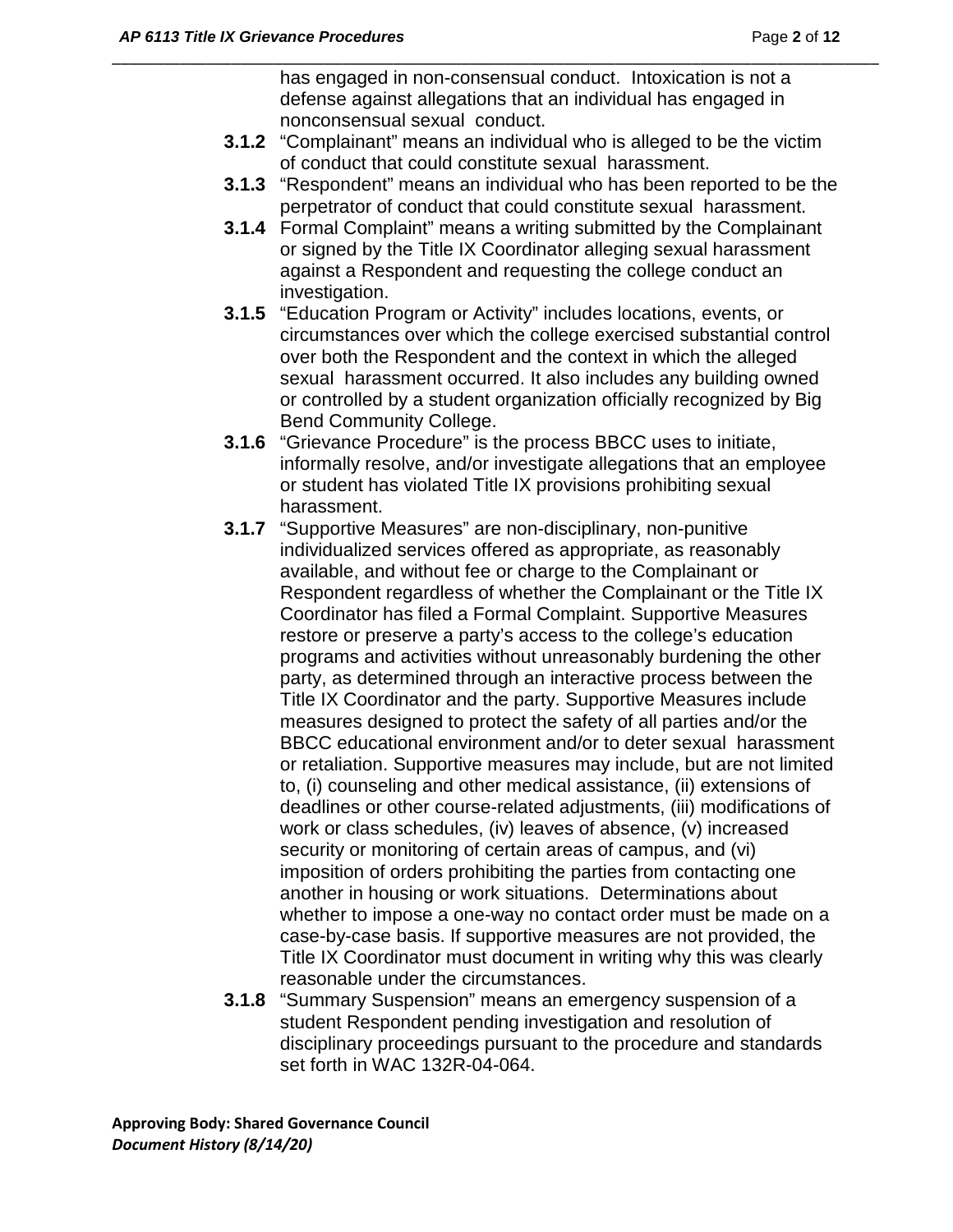**3.1.9** "Sexual harassment," for purposes of these Title IX Grievance Procedures, sexual harassment occurs when a Respondent engages in the following discriminatory conduct on the basis of sex:

- **3.1.9.1 Quid pro quo harassment**. A BBCC employee, including student employees, conditioning the provision of an aid, benefit, or service of the college on an individual's participation in unwelcome sexual conduct.
- **3.1.9.2 Hostile environment**. Unwelcome conduct that a reasonable person would find to be so severe, pervasive, and objectively offensive that it effectively denies a person equal access to the college's educational programs or activities or BBCC employment.
- **3.1.9.3** Sexual assault includes the following conduct:
	- **3.1.9.3.1** Nonconsensual sexual intercourse. Any actual or attempted sexual intercourse (anal, oral, or vaginal), however slight, with any object or body part, by a person upon another person, that is without Consent and/or by force. Sexual intercourse includes anal or vaginal penetration by a penis, tongue, finger, or object, or oral copulation by mouth to genital contact or genital to mouth contact.
	- **3.1.9.3.2** Nonconsensual sexual contact. Any actual or attempted sexual touching, however slight, with any body part or object, by a person upon another person that is without Consent and/or by force. Sexual touching includes any bodily contact with the breasts, groin, mouth, or other bodily orifice of another individual, or any other bodily contact in a sexual manner.
	- **3.1.9.3.3** Incest. Sexual intercourse or sexual contact with a person known to be related to them, either legitimately or illegitimately, as an ancestor, descendant, brother, or sister of either wholly or half related. Descendant includes stepchildren, and adopted children under the age of eighteen (18).
	- **3.1.9.3.4** Statutory rape. Consensual intercourse between a person who is eighteen (18) years of age or older, and a person who is under the age of sixteen (16).
	- **3.1.9.3.5** Domestic violence. Physical violence, bodily injury, assault, the infliction of fear of imminent physical harm, sexual assault, or stalking committed by a person with whom the victim shares a child in common, by a person who is cohabitating with or has cohabitated with the victim as a spouse, by a person similarly situated to a spouse of the victim under the domestic or family violence laws of the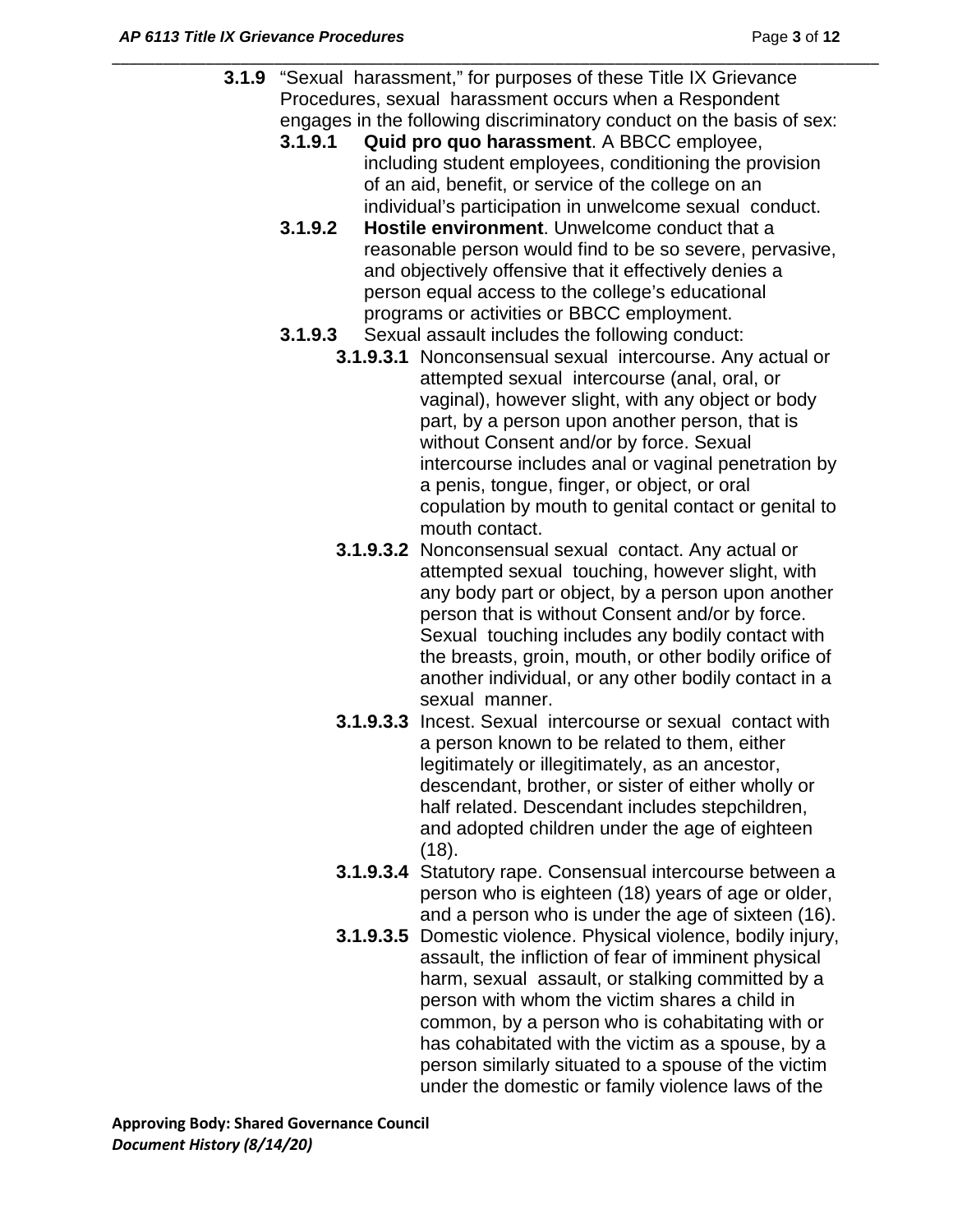State of Washington, or by any other person against an adult or youth victim who is protected from that person's acts under the domestic or family violence laws of the State of Washington, RCW 26.50.010.

- **3.1.9.3.6** Dating violence, Physical violence, bodily injury, assault, the infliction of fear of imminent physical harm, sexual assault, or stalking committed by a person (i) who is or has been in a social relationship of a romantic or intimate nature with the victim; and (ii) where the existence of such a relationship shall be determined based on a consideration of the following factors 1) the length of the relationship, 2) the type of relationship, and 3) the frequency of interaction between the persons involved in the relationship.
- **3.1.9.3.7** Stalking. Engaging in a course of conduct directed at a specific person that would cause a reasonable person to (i) fear for their safety or the safety of others; or (ii) suffer substantial emotional distress.
- **3.1.10** "Title IX Administrators" are the Title IX Coordinator, Title IX investigators, the Conduct Review Officer, Student Conduct Officer, Student Disciplinary Committee members, Student Hearing Officer, and college-provided advisors assigned to the parties by BBCC during Title IX disciplinary proceedings.
- **3.2** "Title IX Coordinator" is responsible for processing Title IX complaints and conducting and/or overseeing formal investigations and informal resolution processes under this Grievance Procedure. Among other things, the Title IX Coordinator is responsible for:

\_\_\_\_\_\_\_\_\_\_\_\_\_\_\_\_\_\_\_\_\_\_\_\_\_\_\_\_\_\_\_\_\_\_\_\_\_\_\_\_\_\_\_\_\_\_\_\_\_\_\_\_\_\_\_\_\_\_\_\_\_\_\_\_\_\_\_\_\_\_\_\_\_\_\_\_\_\_\_\_\_\_\_\_\_\_\_\_\_\_

- **3.2.1** Accepting and processing all Title IX reports, referrals, and Formal Complaints.
- **3.2.2** Executing and submitting a Formal Complaint when appropriate and necessary.
- **3.2.3** Handling requests for confidentiality.
- **3.2.4** Determining during the Grievance Procedure (i) whether a Formal Complaint should be dismissed either in whole or in part, and if so, (ii) providing notice to both parties about why dismissal was necessary or desirable, and (iii) referring the complaint to the appropriate disciplinary authority for proceedings outside the jurisdiction of Title IX.
- **3.2.5** Maintaining accurate records of all complaints, reports, and referrals, and retaining investigation files, complaints, reports, and referrals in compliance with the applicable records retention schedules or federal or state law, whichever is longer.
- **3.2.6** Conducting investigations or assigning and overseeing investigations.
- **3.2.7** Engaging in an interactive process with both parties to identify and provide supportive measures that ensure during the investigation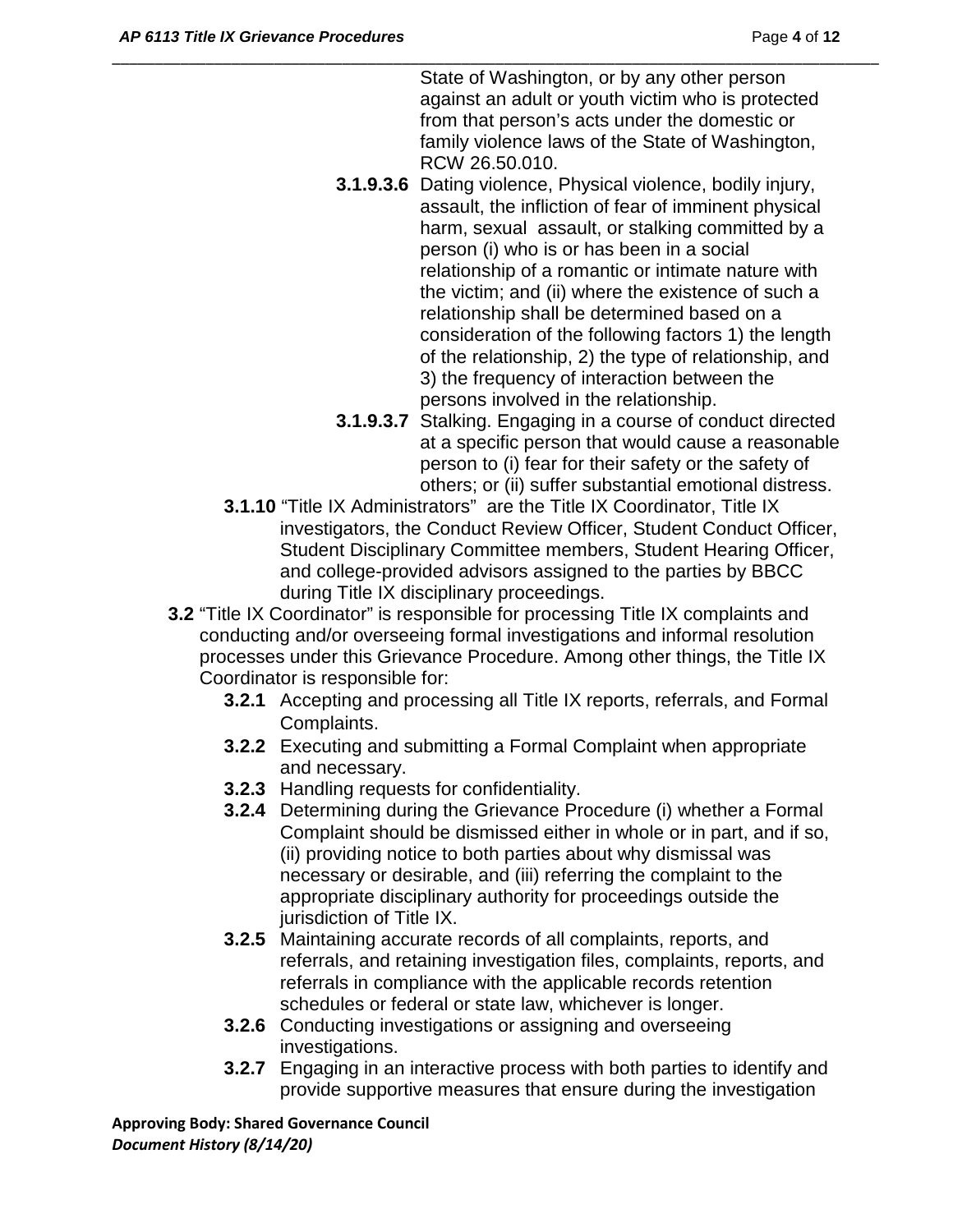and disciplinary processes that the parties have equitable access to education programs and activities and are protected from further discrimination or retaliation.

**3.2.8** Upon completion of an investigation, issuing or overseeing the issuance of a final investigation report to the parties and the appropriate disciplinary authority in compliance with this Grievance Procedure.

\_\_\_\_\_\_\_\_\_\_\_\_\_\_\_\_\_\_\_\_\_\_\_\_\_\_\_\_\_\_\_\_\_\_\_\_\_\_\_\_\_\_\_\_\_\_\_\_\_\_\_\_\_\_\_\_\_\_\_\_\_\_\_\_\_\_\_\_\_\_\_\_\_\_\_\_\_\_\_\_\_\_\_\_\_\_\_\_\_\_

**3.2.9** Recommending non-disciplinary corrective measures to stop, remediate, and/or prevent recurrence of discriminatory conduct to disciplinary authorities and other college administrators.

## **4.0 PROCESS**

- **4.1** Respondent shall be presumed not responsible for the alleged conduct unless or until a determination of responsibility is reached after completion of the grievance and disciplinary processes.
- **4.2** Before imposing discipline, the college is responsible for gathering and presenting evidence to a neutral and unbiased decision maker establishing responsibility for a Title IX violation by a preponderance of the evidence.
- **4.3** The college shall treat both the Complainant and Respondent equitably by providing Complainant with remedies against Respondent who has been found responsible for sexual harassment through application of the institution's Title IX grievance and applicable Title IX disciplinary procedures and by providing Respondent with Title IX procedural safeguards contained in this Title IX Grievance Procedures and in the applicable Title IX disciplinary procedures.
- **4.4** The investigator shall base investigation results on all relevant evidence, including both exculpatory and inculpatory evidence.
- **4.5** Formal and informal resolutions will be pursued within reasonably prompt timeframes with allowances for temporary delays and extensions for good cause shown. Grounds for temporary delay include, but are not limited to campus closures, extraordinary disruptions to normal operations, and school breaks. Good cause supporting a request for an extension includes, but is not limited to: a party, a party's advisor, or a witness being unavailable, concurrent law enforcement activity, and the need for language assistance or accommodation of disabilities. Both parties will receive written notice of any temporary delay or extension for good cause with an explanation of why the action was necessary.
- **4.6** A Respondent found responsible for engaging in Sexual harassment may receive discipline up to and including dismissal from the college. A description of other possible disciplinary sanctions and conditions that may be imposed against students can be found in WAC 132R-04-063.
- **4.7** An employee found responsible for sexual harassment may receive discipline up to and including dismissal from employment. A description of possible disciplinary sanctions and conditions that may be imposed against employees can be found in AP 6115, section 3.6.8, Article 28, section 2.B of the WPEA collective bargaining agreement, and Article XXVI of the BBCC Faculty Neogtiated Agreement.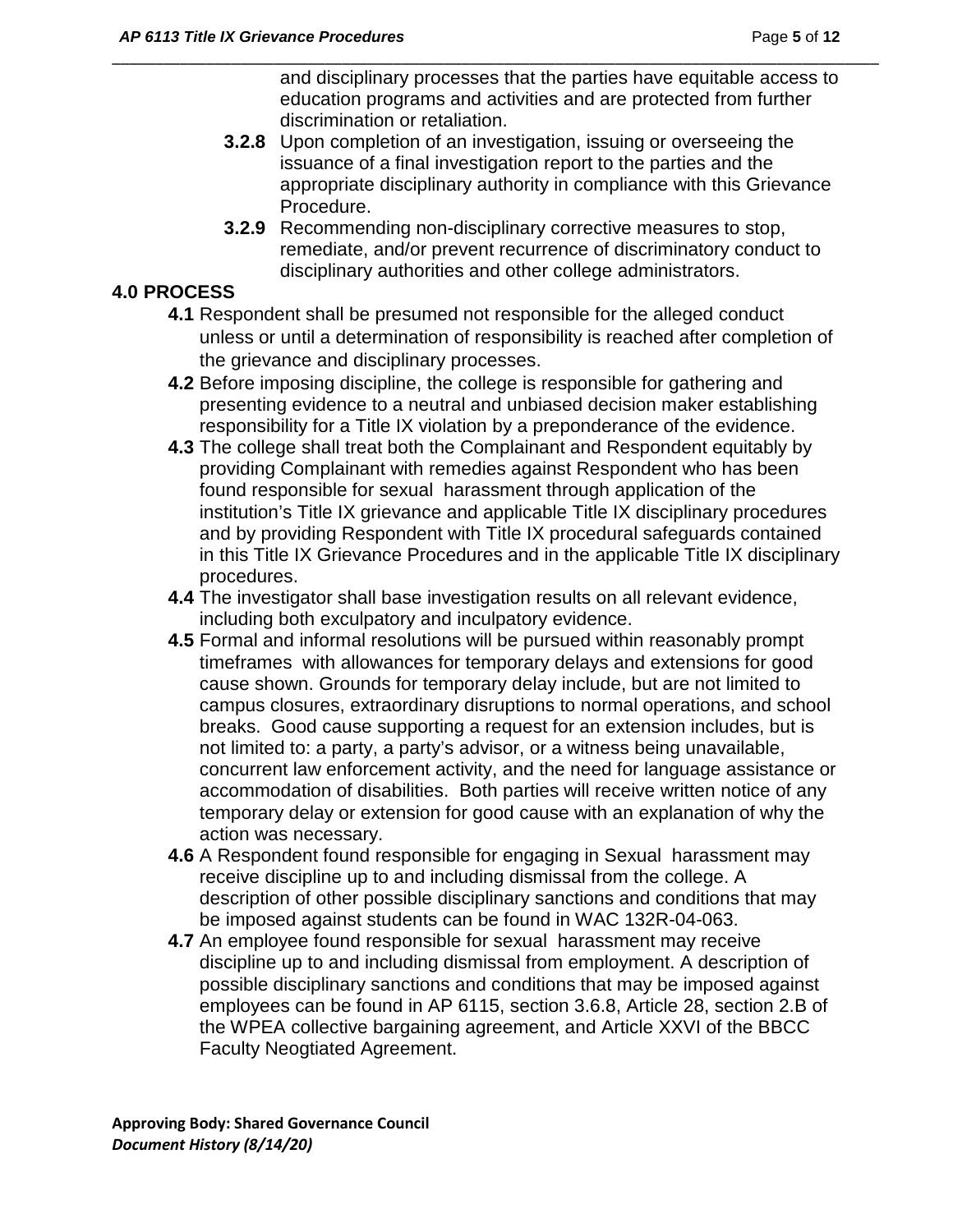**4.8** In proceedings against a student Respondent, the parties may appeal the Student Disciplinary Committee's ruling to the President pursuant to WAC 132R-04-150 and Supplemental Title IX Student Conduct Code Procedures, WAC 132R-04-340.

\_\_\_\_\_\_\_\_\_\_\_\_\_\_\_\_\_\_\_\_\_\_\_\_\_\_\_\_\_\_\_\_\_\_\_\_\_\_\_\_\_\_\_\_\_\_\_\_\_\_\_\_\_\_\_\_\_\_\_\_\_\_\_\_\_\_\_\_\_\_\_\_\_\_\_\_\_\_\_\_\_\_\_\_\_\_\_\_\_\_

- **4.9** In proceedings against an employee Respondent, the parties may appeal the Employee Disciplinary Decision to the President pursuant to AP4300, Supplemental Title IX Employee Hearing Procedure.
- **4.10** Title IX Administrators may not require, allow, rely upon, or otherwise use questions or evidence that seeks disclosure of privileged communications, unless the privilege has been effectively waived by the holder. This provision applies, but is not limited to information subject to the following:
	- **4.10.1** Spousal/domestic partner privilege;
	- **4.10.2** Attorney-Client and attorney work product privileges;
	- **4.10.3** Privileges applicable to members of the clergy and priests;
	- **4.10.4** Privileges applicable to medical providers, mental health therapists, and counsellors;
	- **4.10.5** Privileges applicable to sexual assault and domestic violence advocates; and
	- **4.10.6** Other legal privileges identified in RCW 5.60.060.
- **4.11** Title IX Administrators Free from bias Training requirements
	- **4.11.1** Title IX Administrators shall perform their duties free from bias or conflicts.
	- **4.11.2** Title IX Administrators shall undergo training on the following topics:
		- **4.11.2.1** The definition of Sexual harassment under these procedures,
		- **4.11.2.2** The scope of the college's educational programs and activities,
		- **4.11.2.3** How to conduct an investigation,
		- **4.11.2.4** How to serve impartially without prejudgment of facts, conflicts of interest, or bias,
		- **4.11.2.5** Use of technology used during an investigation or hearing,
		- **4.11.2.6** The relevance of evidence and questions, and
		- **4.11.2.7** Effective report writing.
	- **4.11.3** All Title IX Administrator training materials shall be available on the college's Title IX webpage.
- **4.12** Filing a Complaint
	- **4.12.1** Any employee, student, applicant, or visitor who believes that they have been the subject of sexual harassment should report the incident or incidents to the college's Title IX Coordinator identified below. If the complaint is against the Title IX Coordinator, the Complainant should report the matter to the President's office for referral to an alternate designee.
		- **4.12.1.1** Kimberly A. Garza

VP of Human Resources & Labor Title IX / EEO / Section 504 Coordinator 7662 Chanute Street NE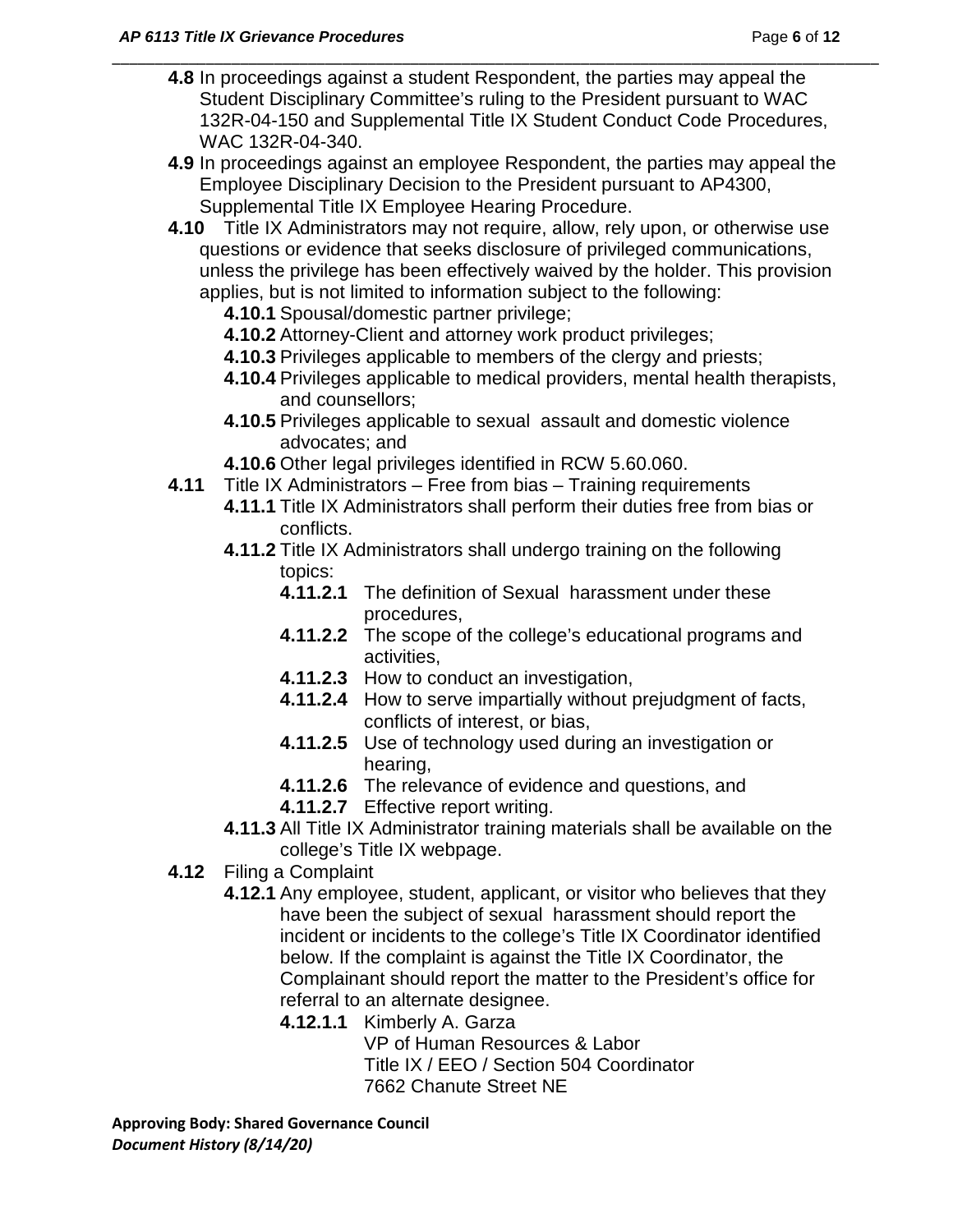Building 1400, Second Floor, Office 1449 Moses Lake, WA 98837 509.793.2010

\_\_\_\_\_\_\_\_\_\_\_\_\_\_\_\_\_\_\_\_\_\_\_\_\_\_\_\_\_\_\_\_\_\_\_\_\_\_\_\_\_\_\_\_\_\_\_\_\_\_\_\_\_\_\_\_\_\_\_\_\_\_\_\_\_\_\_\_\_\_\_\_\_\_\_\_\_\_\_\_\_\_\_\_\_\_\_\_\_\_

- **4.13** Confidentiality
	- **4.13.1** The college will seek to protect the privacy of the Complainant to the fullest extent possible, consistent with the legal obligation to investigate, take appropriate remedial and/or disciplinary action, and comply with the federal and state law, as well as college policies and procedures. Although the college will attempt to honor Complainants' requests for confidentiality, it cannot guarantee complete confidentiality. Determinations regarding how to handle requests for confidentiality will be made by the Title IX Coordinator.
	- **4.13.2** The Title IX Coordinator will inform and attempt to obtain consent from the Complainant before commencing an investigation of alleged sexual harassment. If a Complainant asks that their name not be revealed to the Respondent or that the college not investigate the allegation, the Title IX Coordinator will inform the Complainant that maintaining confidentiality may limit the college's ability to fully respond to the allegations and that retaliation by the Respondent and/or others is prohibited. If the Complainant still insists that their name not be disclosed or that the college not investigate, the Title IX Coordinator will determine whether the college can honor the request and at the same time maintain a safe and nondiscriminatory environment for all members of the college community, including the Complainant. Factors to be weighed during this determination may include, but are not limited to:
		- **4.13.2.1** The seriousness of the alleged sexual harassment;
		- **4.13.2.2** The age of the Complainant;
		- **4.13.2.3** Whether the sexual harassment was perpetrated with a weapon;
		- **4.13.2.4** Whether the Respondent has a history of committing acts of sexual harassment or violence or has been the subject of other sexual harassment or violence complaints or findings;
		- **4.13.2.5** Whether the Respondent threatened to commit additional acts of sexual harassment or violence against the Complainant or others; and
		- **4.13.2.6** Whether relevant evidence about the alleged incident can be obtained through other means (e.g., security cameras, other witnesses, physical evidence).
	- **4.13.3** If the college is unable to honor a Complainant's request for confidentiality, the Title IX Coordinator will notify the Complainant of the decision and ensure that Complainant's identity is disclosed only to the extent reasonably necessary to effectively conduct and complete the investigation in compliance with this Grievance Procedure.
	- **4.13.4** If the college decides not to conduct an investigation or take disciplinary action because of a request for confidentiality, the Title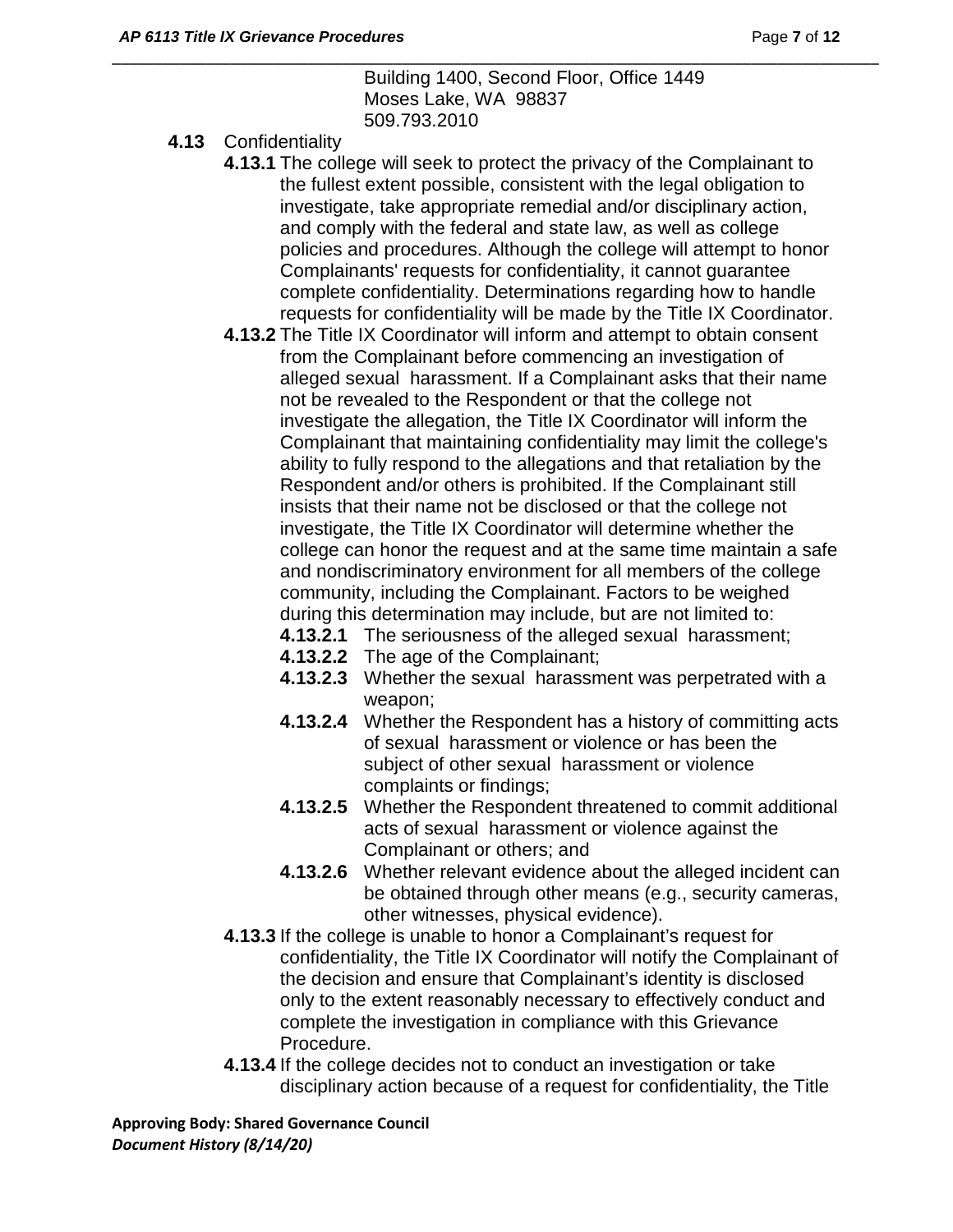IX Coordinator will evaluate whether other measures are available to address the circumstances giving rise to the complaint and prevent their recurrence, and implement such measures if reasonably feasible.

\_\_\_\_\_\_\_\_\_\_\_\_\_\_\_\_\_\_\_\_\_\_\_\_\_\_\_\_\_\_\_\_\_\_\_\_\_\_\_\_\_\_\_\_\_\_\_\_\_\_\_\_\_\_\_\_\_\_\_\_\_\_\_\_\_\_\_\_\_\_\_\_\_\_\_\_\_\_\_\_\_\_\_\_\_\_\_\_\_\_

- **4.14** Complaint Resolution
	- **4.14.1** The Title IX resolution processes are initiated when the Title IX Coordinator's Office receives a written complaint alleging that a Respondent(s) sexually harassed a Complainant and requesting that the college initiate an investigation (a Formal Complaint). A Formal Complaint must be either submitted by the Complainant or signed by the Title IX Coordinator on behalf of the Complainant. Formal complaints submitted to the Title IX Coordinator may be resolved through either informal or formal resolution processes. The college will not proceed with either resolution process without a Formal Complaint.
	- **4.14.2** For purposes of this Title IX Grievance Procedure, the Complainant must be participating in or attempting to participate in a college education program or activity at the time the Formal Complaint is filed.
	- **4.14.3** Informal Resolution:
		- **4.14.3.1** Under appropriate circumstances and if the impacted and responding parties agree, they may voluntarily pursue informal resolution during the investigation of a concern. Informal resolution is not appropriate when the allegations involve a mandatory reporting situation, an immediate threat to the health, safety or welfare of a member of the college community, or in cases where an employee is alleged to have sexual ly harassed a student.
		- **4.14.3.2** If an informal resolution is appropriate, the impacted party and the responding party may explore remedies or resolution through:
			- **4.14.3.2.1**Guided conversations or communications conducted by the Title IX Coordinator / HRO representative or a mutually agreed upon third party;
			- **4.14.3.2.2**Structured resolution process conducted by a trained mediator; or
			- **4.14.3.2.3**Voluntarily agreed on alterations to either or both of the parties' work or class schedules or student housing arrangements.
			- **4.14.3.2.4**If the parties agree to an informal resolution process, the college will commence the process within 10 days after the parties agree to this option and conclude within 30 days of beginning that process; subject to reasonably delays and extensions for good cause shown. The informal process is voluntary. Either the impacted or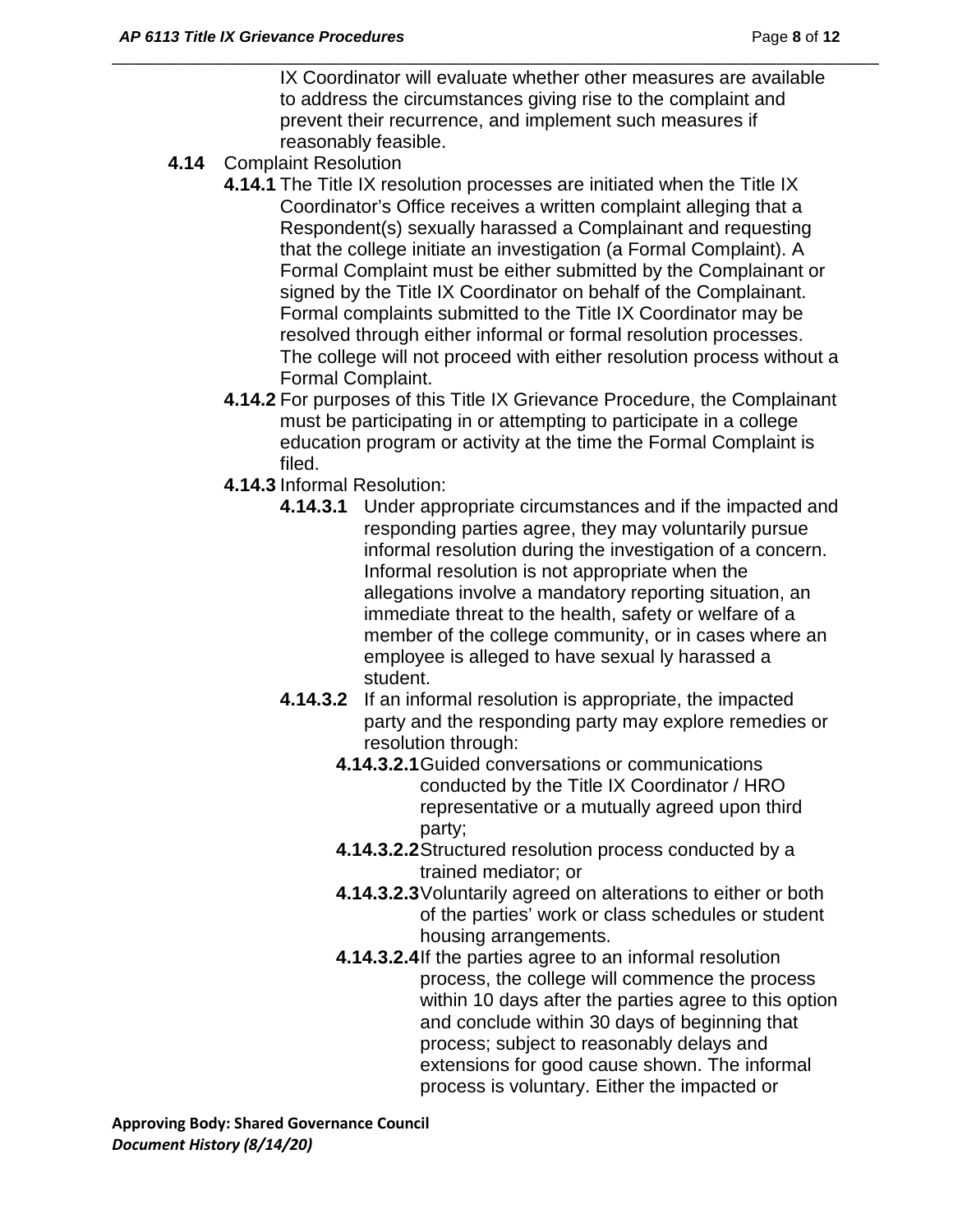responding party may withdraw from the informal resolution process at any time, at which point the formal investigation process will resume.

**4.14.3.2.5**If the impacted and responding party voluntarily resolve a report, the college will record the terms of the resolution in a written agreement signed by both parties and provide written notice to both parties that the report has been closed.

\_\_\_\_\_\_\_\_\_\_\_\_\_\_\_\_\_\_\_\_\_\_\_\_\_\_\_\_\_\_\_\_\_\_\_\_\_\_\_\_\_\_\_\_\_\_\_\_\_\_\_\_\_\_\_\_\_\_\_\_\_\_\_\_\_\_\_\_\_\_\_\_\_\_\_\_\_\_\_\_\_\_\_\_\_\_\_\_\_\_

- **4.14.4** Formal Resolution
	- **4.14.4.1** Formal resolution means that the Complainant's allegations of sexual harassment will be subjected to a formal investigation by an impartial and unbiased investigator. The investigator will issue a report of the investigation findings. Upon completion of the investigation, the investigator will submit the final investigation report to the appropriate disciplinary authority to determine whether disciplinary proceedings are warranted.
- **4.15** Emergency Removal
	- **4.15.1** If a student Respondent poses an immediate threat to the health and safety of the college community or an immediate threat of significant disruption to college operations, the college's student conduct officer may summarily suspend a Respondent pursuant to WAC 132R-04-064, pending final resolution of the allegations. Nothing in this Grievance Procedure prohibits the college from placing non-student employees on administrative leave pending final resolution of the allegations.
- **4.16** Investigation Notices
	- **4.16.1** Upon receiving a Formal Complaint and determining that allegations comport with Title IX claims, the college will provide the parties with the following notices containing the following information:
		- **4.16.1.1** Notice of formal and informal resolution processes. A description of the college's grievance resolution procedures, including the informal resolution procedure.
		- **4.16.1.2** The investigator will serve the Respondent and the Complainant with a Notice of Investigation in advance of the initial interview with the Respondent to allow the Respondent sufficient time to prepare a response to the allegations and to inform the Complainant that the college has commenced an investigation. The investigation notice will:
			- **4.16.1.2.1**Include the identities of the parties (if known), a description of the conduct alleged constituting Title IX sexual harassment, and the time and location of the incident (if known).
			- **4.16.1.2.2**Confirm that the Respondent is presumed not responsible for the alleged conduct and that the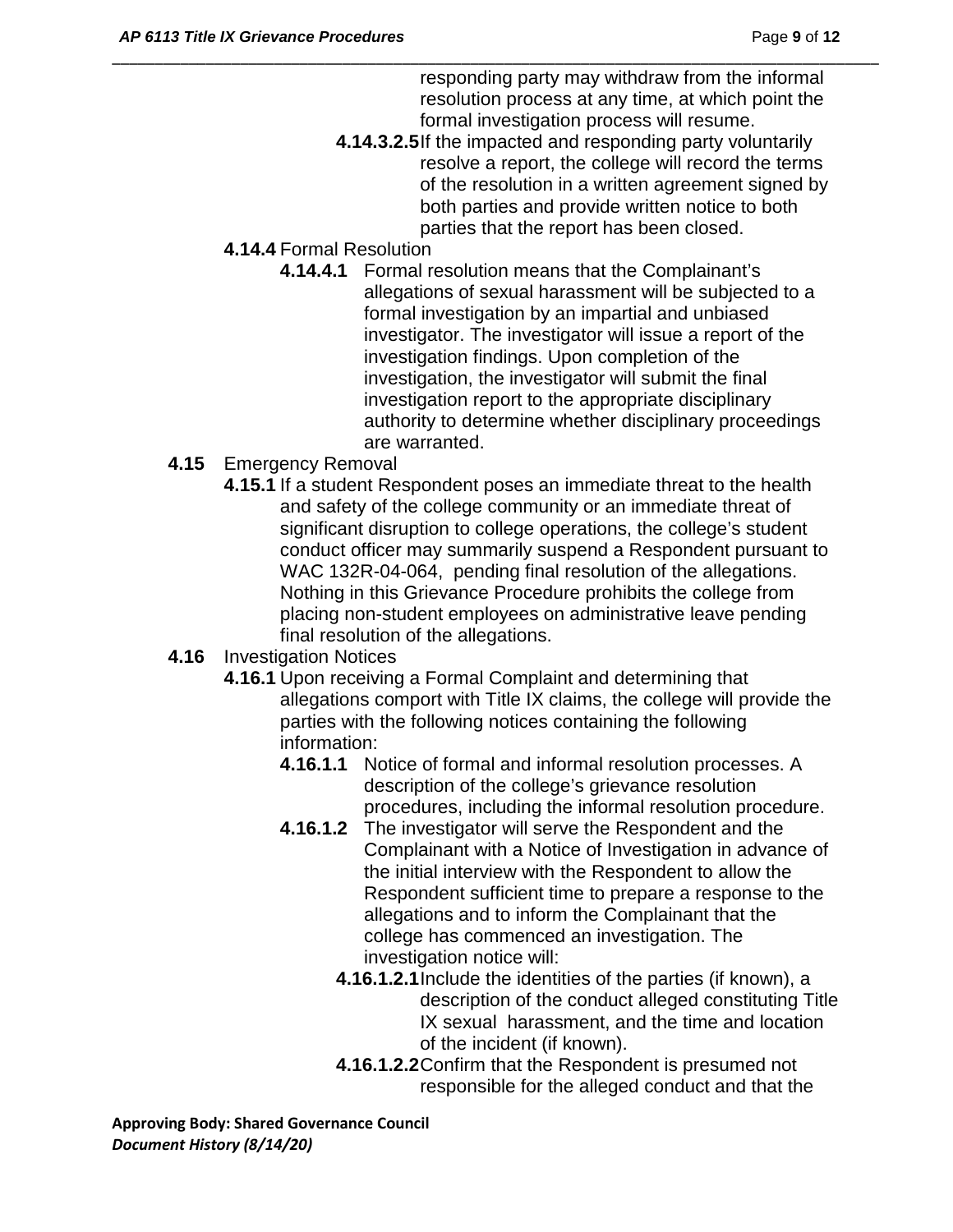college will not make a final determination of responsibility until after the grievance and disciplinary processes have been completed.

- **4.16.1.2.3**Inform parties that they are both entitled to have an advisor of their own choosing, who may be an attorney.
- **4.16.1.2.4**Inform parties they have a right to review and inspect evidence.
- **4.16.1.2.5**Inform parties about student conduct code provisions and employment policies that prohibit students and employees from knowingly submitting false information during the grievance and disciplinary processes.
- **4.16.2** Amended investigation notice. If during the course of the investigation, the college decides to investigate Title IX sexual harassment allegations about the Complainant or Respondent that are not included in the investigation notice, the college will issue an amended notice of investigation to both parties that includes this additional information.

\_\_\_\_\_\_\_\_\_\_\_\_\_\_\_\_\_\_\_\_\_\_\_\_\_\_\_\_\_\_\_\_\_\_\_\_\_\_\_\_\_\_\_\_\_\_\_\_\_\_\_\_\_\_\_\_\_\_\_\_\_\_\_\_\_\_\_\_\_\_\_\_\_\_\_\_\_\_\_\_\_\_\_\_\_\_\_\_\_\_

- **4.16.3** Interview and meeting notices. Before any interviewing or meeting with a party about Title IX allegations, the college shall provide the party with a written notice identifying the date, time, location, participants, and purpose of the interview or meeting with sufficient time for the party to prepare for the interview or meeting.
- **4.17** Investigation Process Dismissal
	- **4.17.1** Mandatory dismissal. The Title IX Coordinator will dismiss the Title IX allegations, if during the course of a formal investigation under the Title IX Grievance Process, the investigator determines that the alleged misconduct in the Formal Complaint:
		- **4.17.1.1** Does not meet the definition of sexual harassment under Title IX, even if proved; or
		- **4.17.1.2** Did not occur in the context of a College Education Program or Activity; or
		- **4.17.1.3** Occurred outside the United States.
	- **4.17.2** Discretionary dismissal. The college may dismiss a Title IX claim in whole or in part, if:
		- **4.17.2.1** The Complainant notifies the Title IX Coordinator in writing that they would like to withdraw the Formal Complaint in whole or in part;
		- **4.17.2.2** Respondent is no longer enrolled with or employed by the college; or
		- **4.17.2.3** Specific circumstances prevent the college from gathering evidence sufficient to complete the investigation of the Title IX allegations in whole or in part.
	- **4.17.3** The Title IX Coordinator will provide both parties written notice if Title IX allegations are dismissed with an explanation for the dismissal.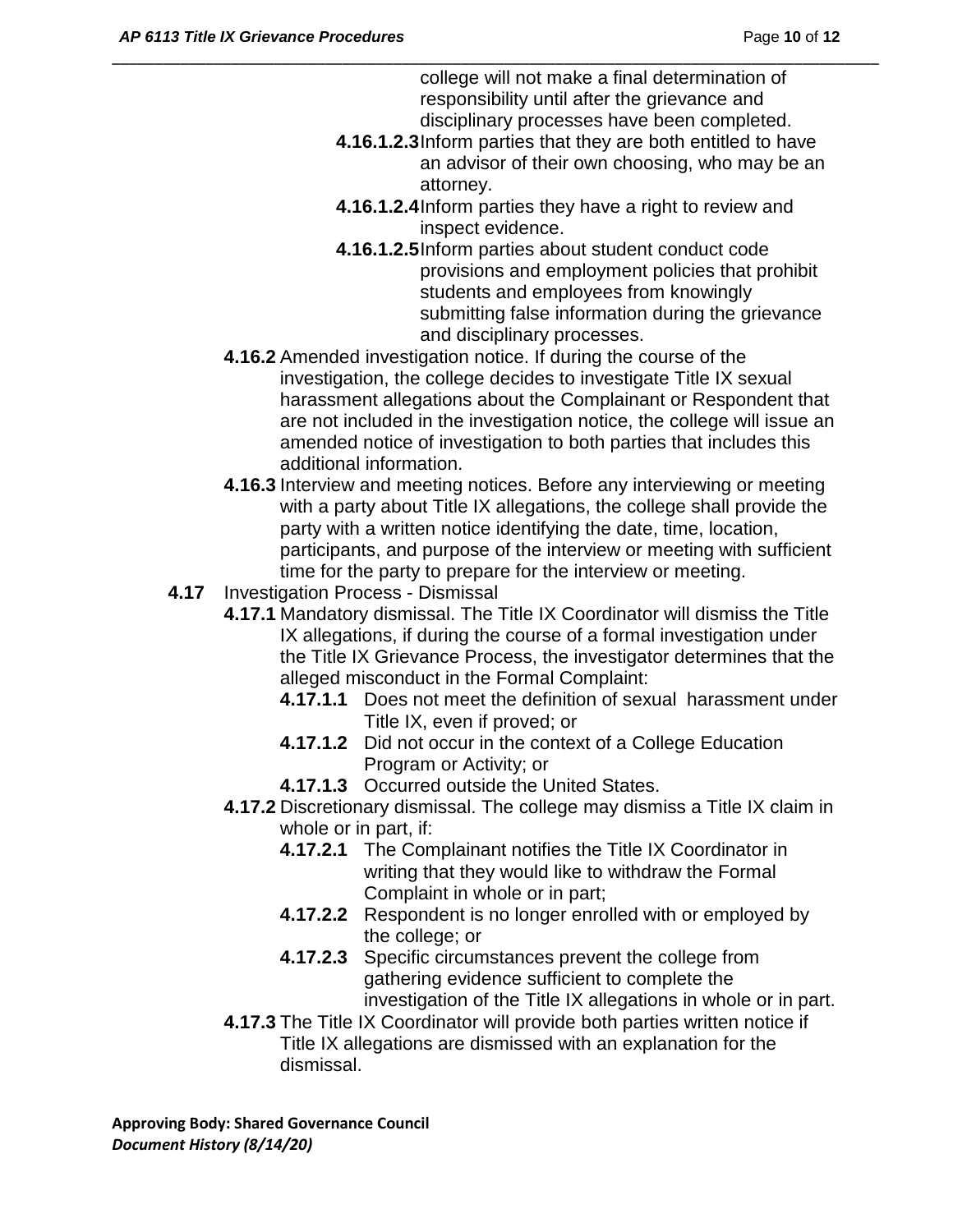**4.17.4** Mandatory or discretionary dismissal of a Title IX claim does not preclude the college from investigating and pursuing discipline based on allegations that a Respondent violated other federal or state laws and regulations, college conduct policies, and/or other codes and contractual provisions governing student and employee conduct.

- **4.18** Investigation Process Consolidation of Formal Complaints
	- **4.18.1** When multiple sexual harassment allegations by or against different parties arise out of the same facts or circumstances, the college may consolidate the investigation of Formal Complaints, provided consolidation can be accomplished in compliance with confidentiality protections imposed by the Family Educational Records and Privacy Act (FERPA). This includes instances in which Complainant and Respondent have lodged Formal Complaints against one another or when allegations of sexual assault are lodged by a single Complainant against multiple Respondents, or when multiple Complainants lodge sexual assault complaints against single or multiple Respondents.
- **4.19** Investigation Process Required Procedures
	- **4.19.1** During the investigation, the Investigator:
		- **4.19.1.1** Will provide the parties with equal opportunity to present relevant statements, and other evidence in the form of fact or expert witnesses and inculpatory or exculpatory evidence.
		- **4.19.1.2** Will not restrict the ability of either party to discuss the allegations under investigation or gather and present relevant evidence, except when a no contact order has been imposed based on an individualized and fact specific determination that a party poses a threat to the health, safety, or welfare of another party and/or witnesses or when contact with a party and/or witness is prohibited by court order. A college-imposed no contact shall be no broader than is necessary to protect the threatened party or witness and must provide the impacted party or their advisor with alternative means of gathering and presenting relevant evidence from the protected witness and/or party.
		- **4.19.1.3** Will allow each party to be accompanied by an advisor of their choosing, who may be an attorney, to any grievance related meeting or interview. Advisors' roles during the investigation meetings or interviews will be limited to providing support and advice to the party. Advisors will not represent or otherwise advocate on behalf of the parties during the investigation process. An attorney representing a party must enter a notice of appearance with the Title IX Coordinator and the Investigator at least five (5) days before the initial interview or meeting they